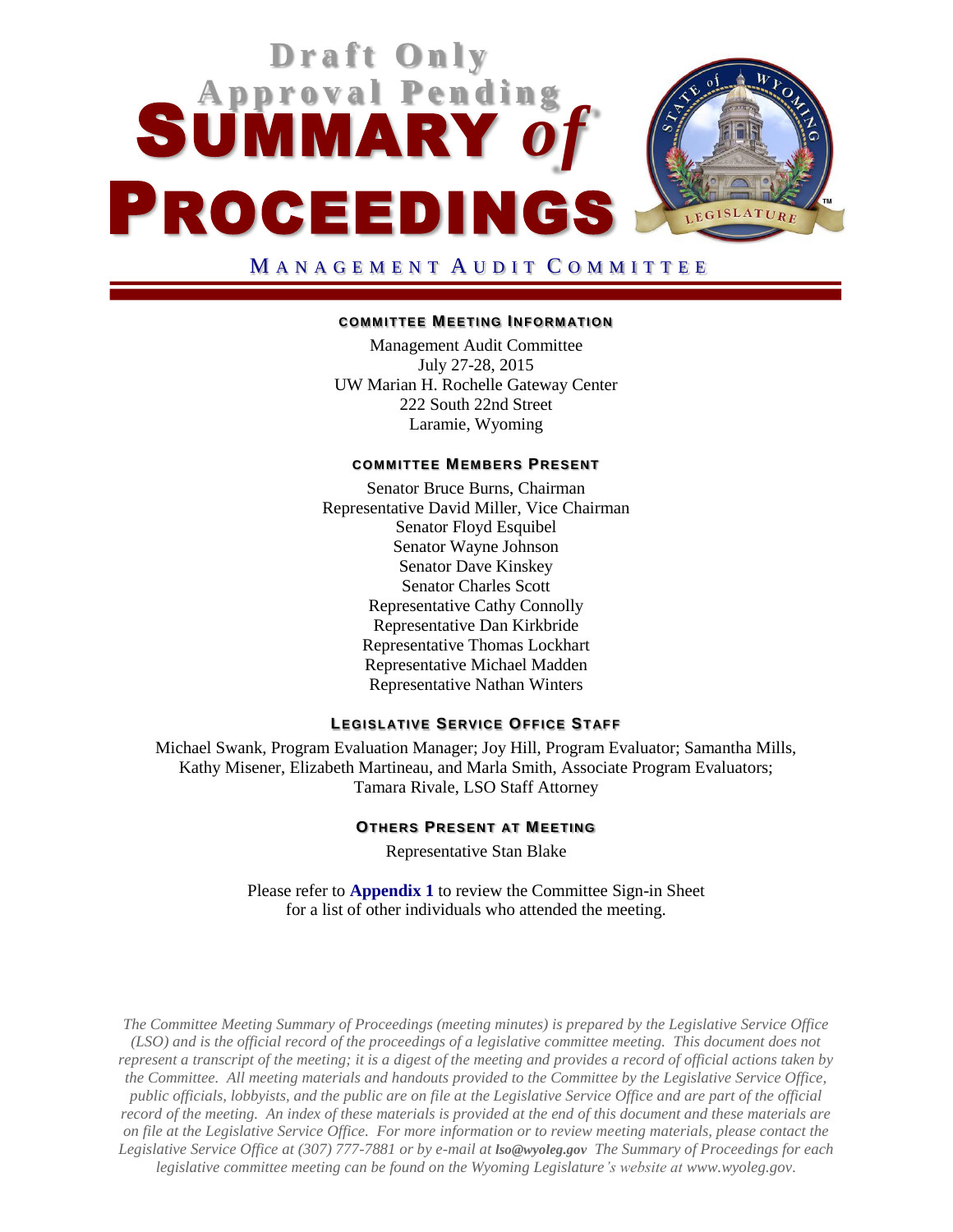## **EXECUTIVE SUMMARY**

The Management Audit Committee (Committee) met for two days in Laramie and discussed with LSO and agency staff the *Wyoming Public Purpose Investments* program evaluation report and considered drafting legislation based upon the report's recommendations. In addition, three scoping papers were presented to the Committee: Business Ready Communities Program; Wyoming's Water Development Program; and Wyoming Occupational Safety and Health Administration (OSHA). The Committee voted to release to the public the *Wyoming Public Purpose Investments* program evaluation report and all three scoping papers on August 7, 2015. The Committee requested LSO staff work with Wyoming Department of Workforce Services' OSHA staff and the Committee to refine potential audit questions for consideration of a future OSHA program evaluation for discussion at the next Committee meeting.

The Committee received a follow-up report from LSO staff on the July 8, 2013 evaluation report *Wyoming Boards and Commissions*. Officials from the Wyoming Department of Administration and Information (A&I) provided their agency's follow-up response to the report. Other professional licensing boards and commissions addressed in the report or impacted by legislation stemming from the report also provided written responses to the Committee. The Committee directed LSO staff to draft proposed legislation to clarify the periodic audit requirement of licensure boards and address board member compensation for the Board of Funeral Service Practitioners.

The Committee approved the following work for presentation at the next Committee meeting:

- Full evaluation of the Wyoming Water Development Commission and Water Development **Office**
- Scoping paper of Child Development Centers/Developmental Preschools (Wyoming Department of Health and Wyoming Department of Education)
- Scoping paper of the Department of Enterprise Technology Services
- Refinement of potential evaluation questions for the Wyoming OSHA program

# **CALL TO ORDER, COMMITTEE RULES, AND APPROVAL OF MINUTES (JULY 27, 2015)**

Chairman Representative Miller called the meeting to order at 8:00 a.m. In accordance with statute, at the first meeting of the Committee's term, the Committee voted to elect Senator Burns as Chairman, Representative Miller as Vice-chair, and Representative Winters as the Committee's eleventh member. The following sections summarize the Committee proceedings by topic. Please refer to **[Appendix 2](http://legisweb.state.wy.us/InterimCommittee/2015/SMA-0727APPENDIX2.pdf)** to review the Committee Meeting Agenda.

Chairman Burns requested clarification on how the Committee votes to take action on various items on the agenda and throughout the term. Program Evaluation Manager Michael Swank noted that the Committee has generally voted to release reports, scoping papers, and sponsor bill drafts by a simple majority vote of the Committee. Chairman Burns noted his belief that all Committee action should be taken by a majority vote of the Committee, except sponsorship of legislation. Representative Miller moved that for the Committee to sponsor legislation there must be a majority vote of the members of each chamber (at least three of five senators and four of six representatives). The motion passed unanimously.

The Committee voted to approve the minutes from the December 11 and 12, 2014 meeting pending a correction to the draft minutes for Recommendation 6 on page 4 (related to the *Veterans' Home of Wyoming* evaluation report follow-up) (see **[Appendix 3\)](http://legisweb.state.wy.us/InterimCommittee/2015/SMA-0727APPENDIX3.pdf)**. Minutes from that meeting will be modified accordingly by LSO staff.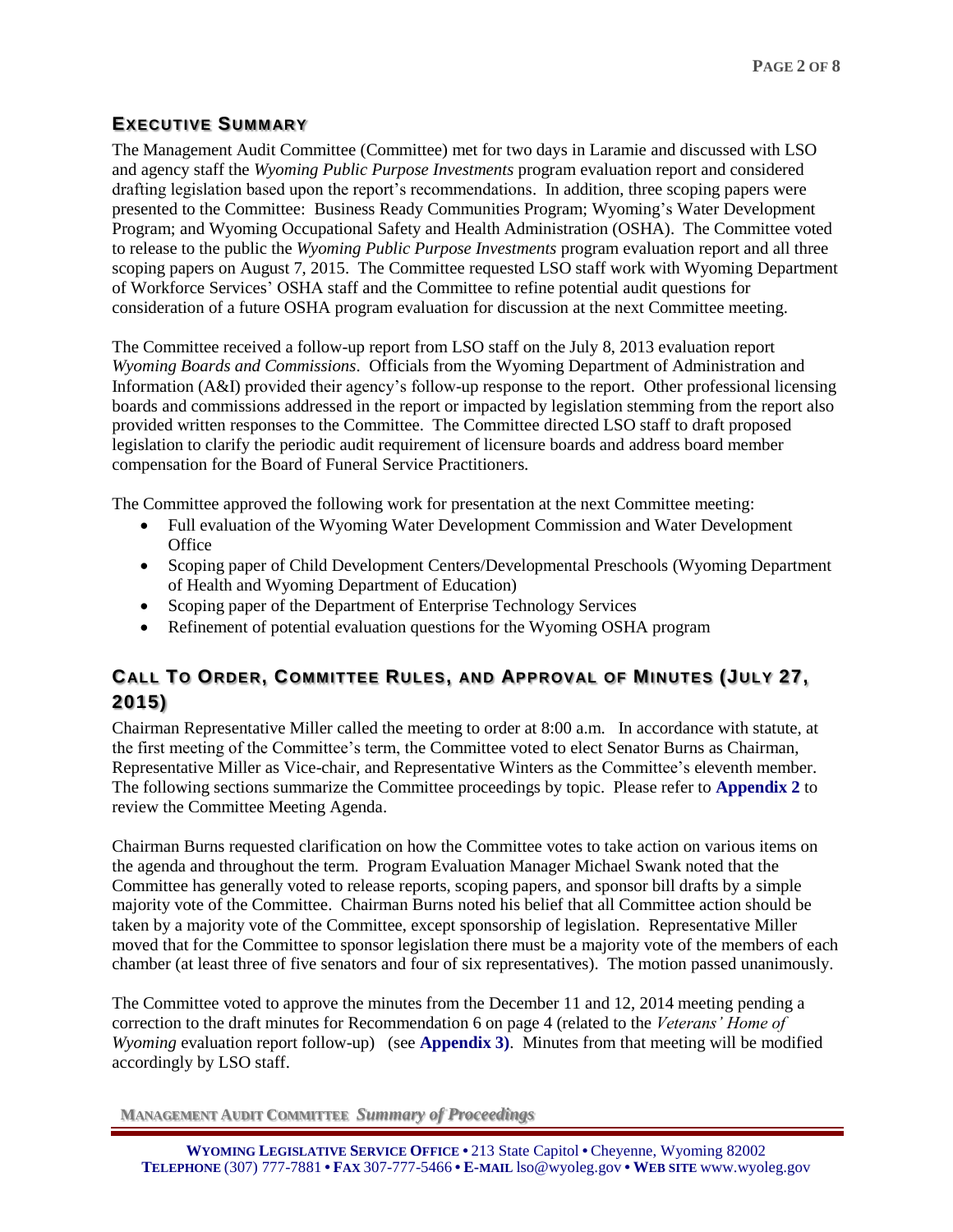# **EXECUTIVE SESSION**

# **WYOMING PUBLIC PURPOSE INVESTMENTS**

Per W.S. 28-8-107(c), Chairman Burns moved the Committee into Executive Session for consideration of a staff presentation on the draft evaluation report, *Wyoming Public Purpose Investments.*

# **OPEN SESSION**

Chairman Burns moved the Committee out of Executive Session to discuss and vote on the release of the *Wyoming Public Purpose Investments* evaluation report.

Vice Chairman Miller moved that the Committee release the report on August 7, 2015. Motion was seconded by Representative Lockhart. The Committee unanimously approved release of the report. The Committee noted that agencies' responses were mostly in agreement with the report recommendations. Therefore, LSO staff was directed to draft legislation based upon the report's legislative recommendations. The Committee also asked that the bill draft include language for more legislative oversight of PPIs and to designate responsibility to the appropriate committee. Mr. Swank stated that draft legislation would be prepared for the Committee's next meeting.

## **WYOMING WATER DEVELOPMENT COMMISSION/OFFICE SCOPING PAPER**

LSO staff presented the scoping paper and discussed its contents with the Committee (see **[Appendix 4](http://legisweb.state.wy.us/InterimCommittee/2015/SMA-0727APPENDIX4.pdf)** for the LSO presentation slides). The Committee expressed interest in the possible evaluation question regarding how the authorizing statutes of the Wyoming Water Development Commission and Wyoming Water Development Office contribute to or impact program administration and oversight. Additional concern was noted in the distribution of severance tax into Water Development Accounts I and II and the potential need to reevaluate amounts distributed. The Committee drew attention to potential issues with conflict of interest disclosures, both at the professional and personal levels for Commission members. Representative Connolly moved to release the scoping paper on August 7, 2015; motion carried. The Committee also voted to select this topic for a full evaluation.

# **WYOMING BUSINESS READY COMMUNITIES PROGRAM SCOPING PAPER**

LSO staff presented the results of the scoping paper and discussed its contents with the Committee (see **[Appendix](http://legisweb.state.wy.us/InterimCommittee/2015/SMA-0727APPENDIX5.pdf) 5** for the LSO presentation slides). The Committee was interested in the constitutionality of providing public funds on economic development specifically related to Community Development Organizations through the Business Ready Community Program. It was noted that Community Development Organizations are generally considered private, non-profit entities that contract for services with local governments for the benefit of the public. The Committee also commented on the distribution of funds by region and by type of sub-programs and projects. Public comment was provided by Shawn Reese, CEO, Wyoming Business Council and he addressed, among other items, the Committee's questions on constitutionality. Vice Chairman Miller moved to release the scoping paper on August 7, 2015; all members present voted in favor of release except Senator Scott.

### **MEETING RECESS**

The Committee recessed at 4:50p.m.

# **CALL TO ORDER (JULY 28, 2014)**

Chairman Burns called the meeting to order at 8:00 a.m.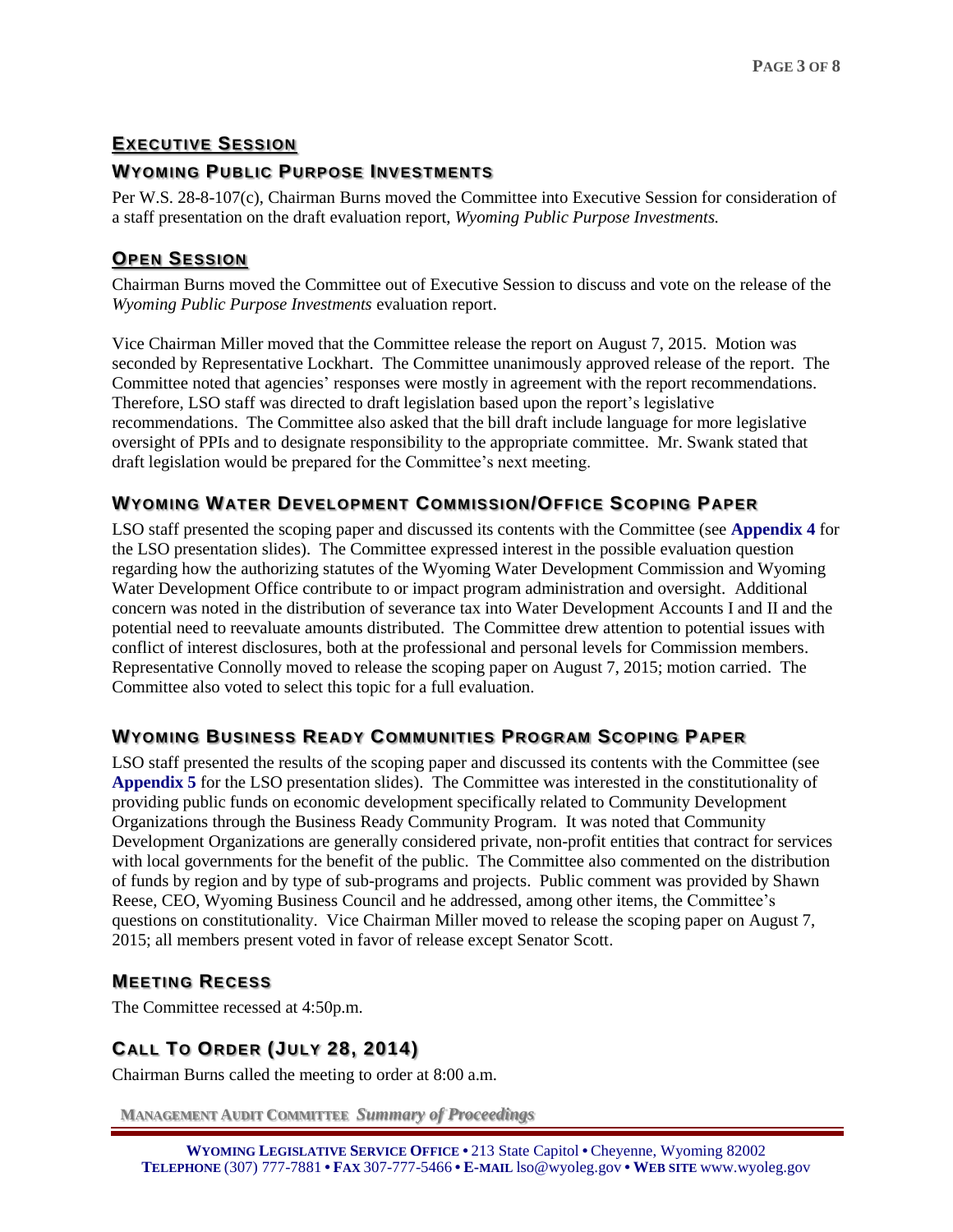# **WYOMING OCCUPATIONAL SAFETY AND HEALTH ADMINISTRATION (OSHA) SCOPING PAPER**

LSO staff presented the results of the scoping paper and discussed its contents with the Committee (see **[Appendix](http://legisweb.state.wy.us/InterimCommittee/2015/SMA-0727APPENDIX6.pdf) 6** for the LSO presentation slides). The Committee had numerous questions regarding the data reported in the scoping paper, such as trends regarding inspections and violations; the impact of staffing levels on compliance activities; violations by industry type; and industries covered and not covered under Wyoming OSHA. Interim Director for the Department of Workforce Services, Del McOmie and OSHA officials provided information on staff turnover and training, budgets for compliance and consultation services by state and federal proportions, the challenges with measuring safety prevention results and program effectiveness, safety discrimination cases, and the strengths and challenges of data collection and reporting functions. Representative Connolly moved to release the scoping paper on August 7, 2015 and the motion was carried. The Committee requested that LSO staff work with the Committee and the Wyoming Department of Workforce Services' OSHA staff to gather additional information that will assist in refining potential evaluation questions for discussion at the Committee's next meeting.

# **LSO AND AGENCY TWO-YEAR EVALUATION REPORT FOLLOW-UP:** *WYOMING BOARDS AND COMMISSIONS (RELEASED JULY 8, 2013)*

LSO staff presented summary information for the two-year follow-up on the *Wyoming Boards and Commissions* evaluation report, which addressed how efficiently and effectively Wyoming administers professional occupations' licensure boards and commissions (see **[Appendix 7](http://legisweb.state.wy.us/InterimCommittee/2015/SMA-0727APPENDIX7.pdf)** for the LSO memo). Two issues that may require further legislative attention were discussed with the Committee. The first issue deals with the requirement for an independent "periodic audit" of boards' and commissions' financial transactions. The second matter relates to board member compensation for the Board of Funeral Service Practitioners.

The Committee received testimony from Dean Fausset, Director, Wyoming Department of Administration and Information (A&I) and Michelle Lamorie, Executive Director, Professional Licensing Board Division of A&I. A&I officials presented the initial written follow-up response (see **[Appendix 8](http://legisweb.state.wy.us/InterimCommittee/2015/SMA-0727APPENDIX8.pdf)**) and a supplemental memorandum (in **[Appendix 9\)](http://legisweb.state.wy.us/InterimCommittee/2015/SMA-0727APPENDIX9.pdf)**, which contains proposed draft statutory revisions to the General Procedures Act for licensure boards within Wyoming Statutes Title 33. The officials reported that various boards' and commissions' staff in concert with state A&I officials have worked cooperatively to implement duties and procedures from the General Procedures Act (2014 Laws, Ch. 69). Requirements in W.S. 33-1-302(a)(iv) and (v), however, are proving difficult to implement due to the costs associated with financial audits, the potential requirement that the audit be performed by a CPA firm, and the interpretation of the term "periodic". The Committee also received written responses from other individual licensure boards concerning the evaluation's impact (see **[Appendix 10](http://legisweb.state.wy.us/InterimCommittee/2015/SMA-0727APPENDIX10)**).

Pam Robinson, Administrator for Division of Public Funds, Wyoming Department of Audit also testified on the concerns raised by A&I officials. Ms. Robinson stated that most boards in Wyoming are small or medium size. There is benefit in conducting a general review of internal controls, but a financial audit conducted by CPAs under Generally Accepted Accounting Principles (GAAP) may be problematic and unnecessary for most boards. Under current law, the Department of Audit is precluded from conducting independent audits of the boards because W.S. 33-1-302(a)(iv)(B) invokes Generally Accepted Accounting Principles (GAAP), which require independence to attest to the audited entities' financial statements. She also brought to the Committee's attention several possible parallel requirements currently effective for local special districts' audits that may help the Committee's deliberations. The Committee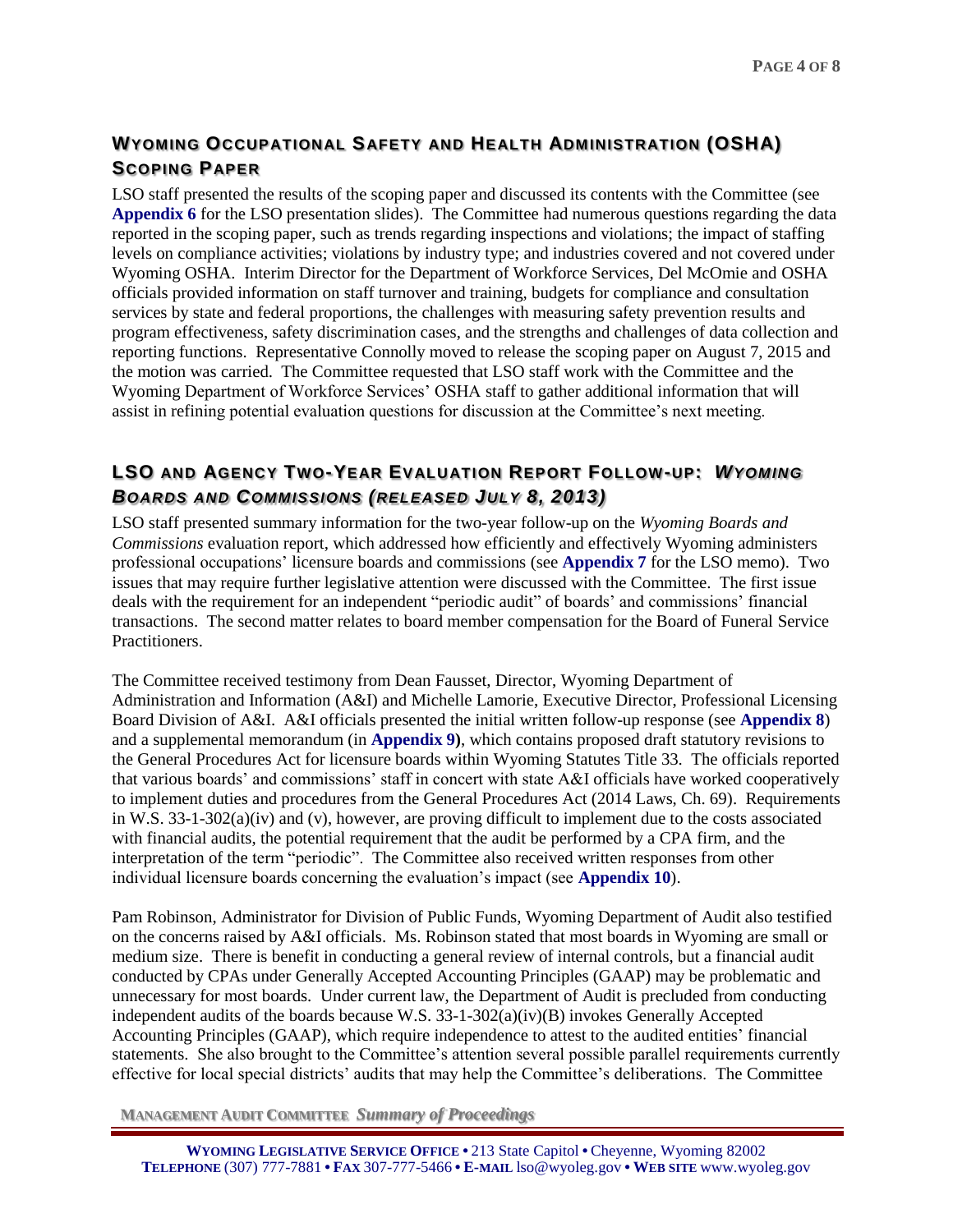directed LSO staff to draft proposed legislation for potential revisions to the "periodic audit" requirement for licensure boards and commissions to allow the Department of Audit to conduct the periodic audits. The Committee requested that the bill draft also address board member compensation for the Board of Funeral Service Practitioners.

# **UPDATE ON REGIONAL CHILDHOOD DEVELOPMENT CENTERS (CDC) (ALSO KNOWN AS THE DEVELOPMENTAL PRESCHOOL PROGRAM AND THE EARLY INTERVENTION AND EDUCATION PROGRAM) – POTENTIAL SCOPING TOPIC**

The Committee received a memo from the LSO staff (see **[Appendix 11](http://legisweb.state.wy.us/InterimCommittee/2015/SMA-0727APPENDIX11)**) which summarized correspondence to the Committee from the Wyoming Department Health dated June 22, 2015 (see **[Appendix](http://legisweb.state.wy.us/InterimCommittee/2015/SMA-0727APPENDIX12.pdf) 12)**. The Committee's interest continues to center around its desire for a scoping paper which would address the high identification rates of children in Wyoming with developmental disabilities when compared to the national average. Funding for children identified as having a developmental delay or disability is provided to the CDCs on a per child basis. The Committee is also interested in understanding the differences of identification rates between CDC regions and whether identified children are receiving the services they need. An update from the Wyoming Department of Health was requested regarding its readiness to support a scoping paper.

Wyoming Department of Health Director Thomas Forslund addressed the Committee and reflected on previous testimony he had provided in July 2014 on the Developmental Preschool Program. He noted that the Committee was interested in high identification rates and program effectiveness specifically related to K-12 special education expenditures. As in the past, workload pressures of Behavioral Health Division leadership and staff remain high. Director Forslund stated that the Preschool Program is one of the smallest staffed programs in the department, but its budget is one of the largest. Depending upon the scope of work, he stated that the third party consultant who conducts data analysis and reporting for the Departments of Health and Education may be able to provide some assistance in answering some of the Committee's questions. Director Forslund suggested that answers to program effectiveness may be better addressed by the Department of Education.

## **NEW TOPICS FOR FULL EVALUATION AND SCOPING PAPERS**

The Committee voted to approve a full evaluation by the LSO staff on the Wyoming Water Development Commission and Water Development Office. Senator Scott voted no. This report is scheduled to be presented at the next Committee meeting (tentatively scheduled for early January 2016).

The Committee received a summary list of past scoping topics not chosen for full evaluation as well as a list of past program evaluations back to 1990 (see **[Appendix 13](http://legisweb.state.wy.us/InterimCommittee/2015/SMA-0727APPENDIX13.pdf)**). The Committee also voted on the following scoping papers for presentation at the next Committee meeting:

- Regional Child Development Centers (Wyoming Department of Health and Wyoming Department of Education) by motion of Senator Scott
- Department of Enterprise Technology Services by motion of Representative Madden

Mr. Swank reminded the Committee that there would also be a required two-year follow-up on a past evaluation report to be presented at the next meeting.

### **2015 LSO REPORT: NEW PROGRAMS AND MAJOR PROGRAM MODIFICATIONS**

The Committee was directed to a memo from Matt Obrecht, LSO Staff Attorney, to Standing Committee Chairmen. W.S. 28-1-115(e) requires the LSO to identify any new acts that create major programs or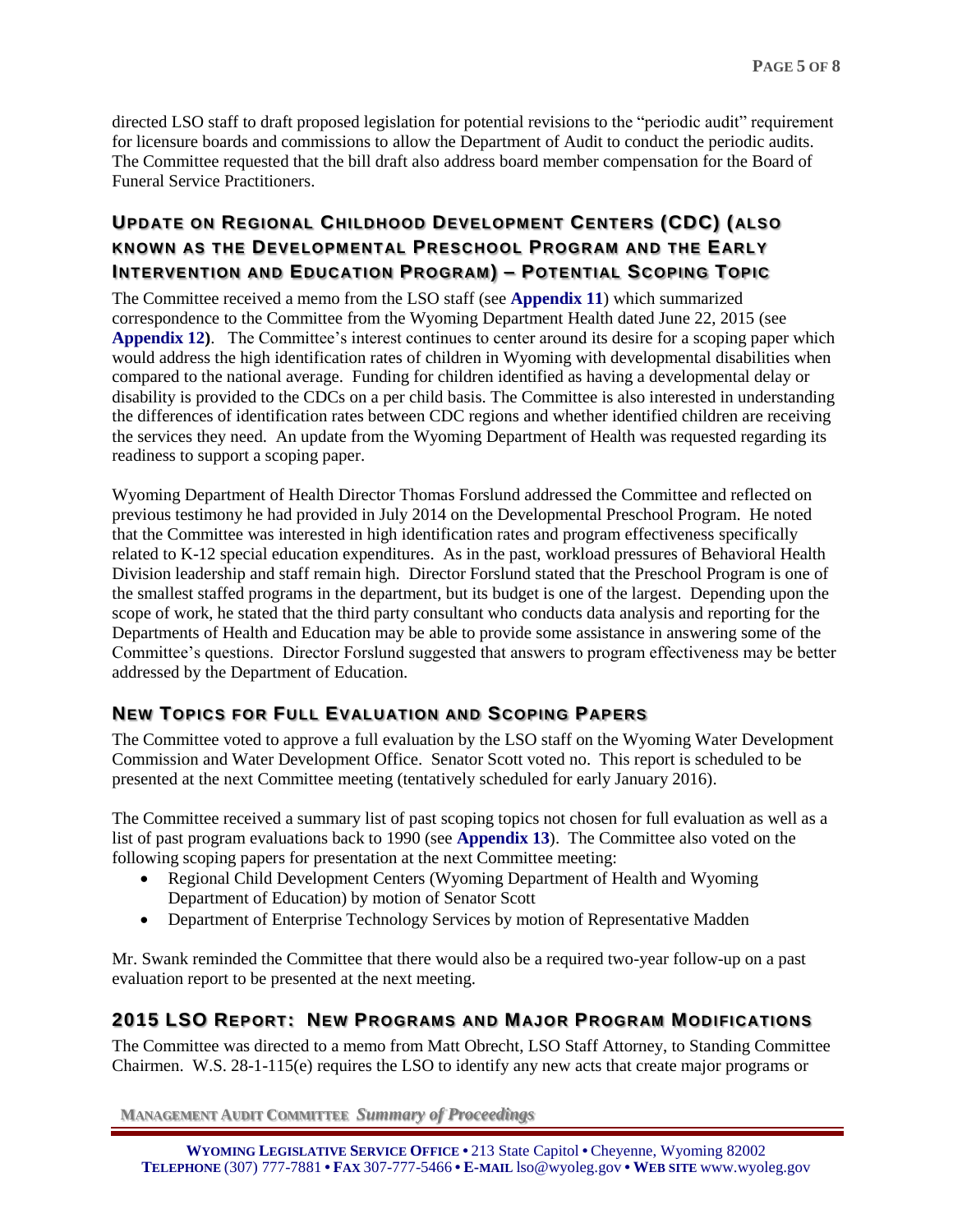effect major modifications to existing programs and provide notification of same to Management Audit Committee. The memo contains the relevant information from the 2015 Legislative Session (see **[Appendix 14](http://legisweb.state.wy.us/InterimCommittee/2015/SMA-0727APPENDIX14.pdf)**).

## **LIST OF STATE PROGRAMS REPORT**

Mr. Swank provided the Committee with information requested by Chairman Burns regarding a full list of state programs which could guide Management Audit Committee on future scoping topics. The list was derived from the budget process organized by agency, agency division, and budget unit. The source(s) of funding used to pay for each program was also included in the report (see **[Appendix 15](http://legisweb.state.wy.us/InterimCommittee/2015/SMA-0727APPENDIX15.pdf)**).

The Committee discussed potential items for future scoping papers and evaluations, such as the state contracting process, agricultural lease rates on state lands, and Abandoned Mine Lands funds and remediation programs. Vice Chairman Miller requested that Committee members receive an electronic version of the state programs report, with possible additional budget authorization amounts, so additional consideration can be made on future topics.

### **COMMITTEE ORIENTATION**

Mr. Swank provided the Committee with several documents to assist in the orientation of new Committee members including a proposed 2015-16 work plan (revised at each meeting), the 4-Step MAC Evaluation Process, government auditing standards, Committee and Program Evaluation Statutes, and the Legislative Handbook references to Program Evaluation (see **[Appendix 16](http://legisweb.state.wy.us/InterimCommittee/2015/SMA-0727APPENDIX16.pdf)**).

Chairman Burns stated he was very pleased with the information provided throughout this meeting and provided special recognition to LSO staff and the work produced.

### **MEETING ADJOURNMENT**

There being no further business, Chairman Burns adjourned the meeting at 12.20 p.m.

Respectfully submitted,

Senator Bruce Burns, Chairman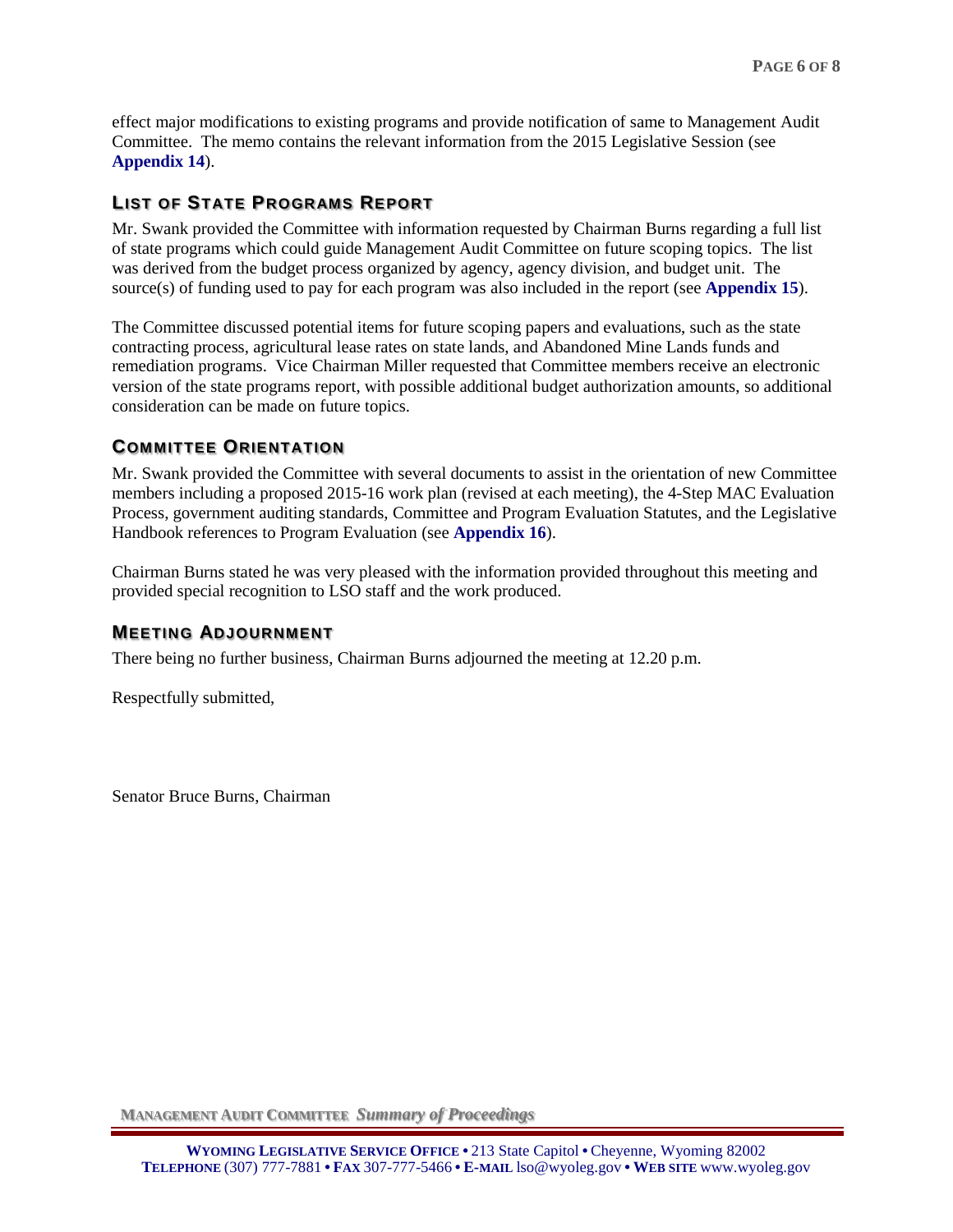# Committee Meeting Materials Index

| Appendix       | <b>Agenda Item</b>                                                                                | <b>Appendix Description</b>                                                                                                                        | <b>Appendix Provider</b>                                    |
|----------------|---------------------------------------------------------------------------------------------------|----------------------------------------------------------------------------------------------------------------------------------------------------|-------------------------------------------------------------|
| $\mathbf{1}$   | Committee Sign-In Sheet                                                                           | Lists meeting attendees on July 27 and 28,<br>2015                                                                                                 | Legislative Service Office                                  |
| $\overline{2}$ | <b>Committee Meeting</b><br>Agenda                                                                | Provides an outline of the topics the<br>Committee planned to address at meeting                                                                   | Legislative Service Office                                  |
| 3              | <b>MAC Meeting Minutes</b>                                                                        | Minutes from the December 11-12, 2014<br>Management Audit Committee                                                                                | Legislative Service Office                                  |
| 4              | Scoping Paper: Wyoming<br>Water Development<br>Commission and Wyoming<br>Water Development Office | <b>PowerPoint Presentation Slides</b>                                                                                                              | Legislative Service Office                                  |
| 5              | Scoping Paper: Wyoming<br><b>Business Ready</b><br><b>Communities Program</b>                     | <b>PowerPoint Presentation Slides</b>                                                                                                              | Legislative Service Office                                  |
| 6              | Scoping Paper: Wyoming<br>Occupational Safety and<br><b>Health Administration</b>                 | <b>PowerPoint Presentation Slides</b>                                                                                                              | Legislative Service Office                                  |
| 7              | Follow-up of Wyoming<br><b>Boards and Commissions</b><br>program evaluation report                | Summary memo updating Committee on<br>the progress of each board's response to the<br>report's recommendations                                     | Legislative Service Office                                  |
| 8              | Follow-up of Wyoming<br><b>Boards and Commissions</b><br>program evaluation report                | Department of Administration and<br>Information written follow-up response                                                                         | Wyoming Department of<br>Administration and<br>Information  |
| 9              | Follow-up of Wyoming<br><b>Boards and Commissions</b><br>program evaluation report                | July 23, 2015 supplemental memo to the<br>Committee regarding challenges and<br>possible statutory changes regarding<br>periodic audit requirement | Wyoming Department of<br>Administration and<br>Information  |
| 10             | Follow-up of Wyoming<br><b>Boards and Commissions</b><br>program evaluation report                | Package of other boards' and commissions'<br>written responses to the program evaluation<br>report                                                 | Various professional<br>licensure boards and<br>commissions |
| 11             | Update on Regional<br>Childhood Development<br>Centers scoping paper                              | Memo updating Committee on the<br>Developmental Preschools Program                                                                                 | Legislative Service Office                                  |